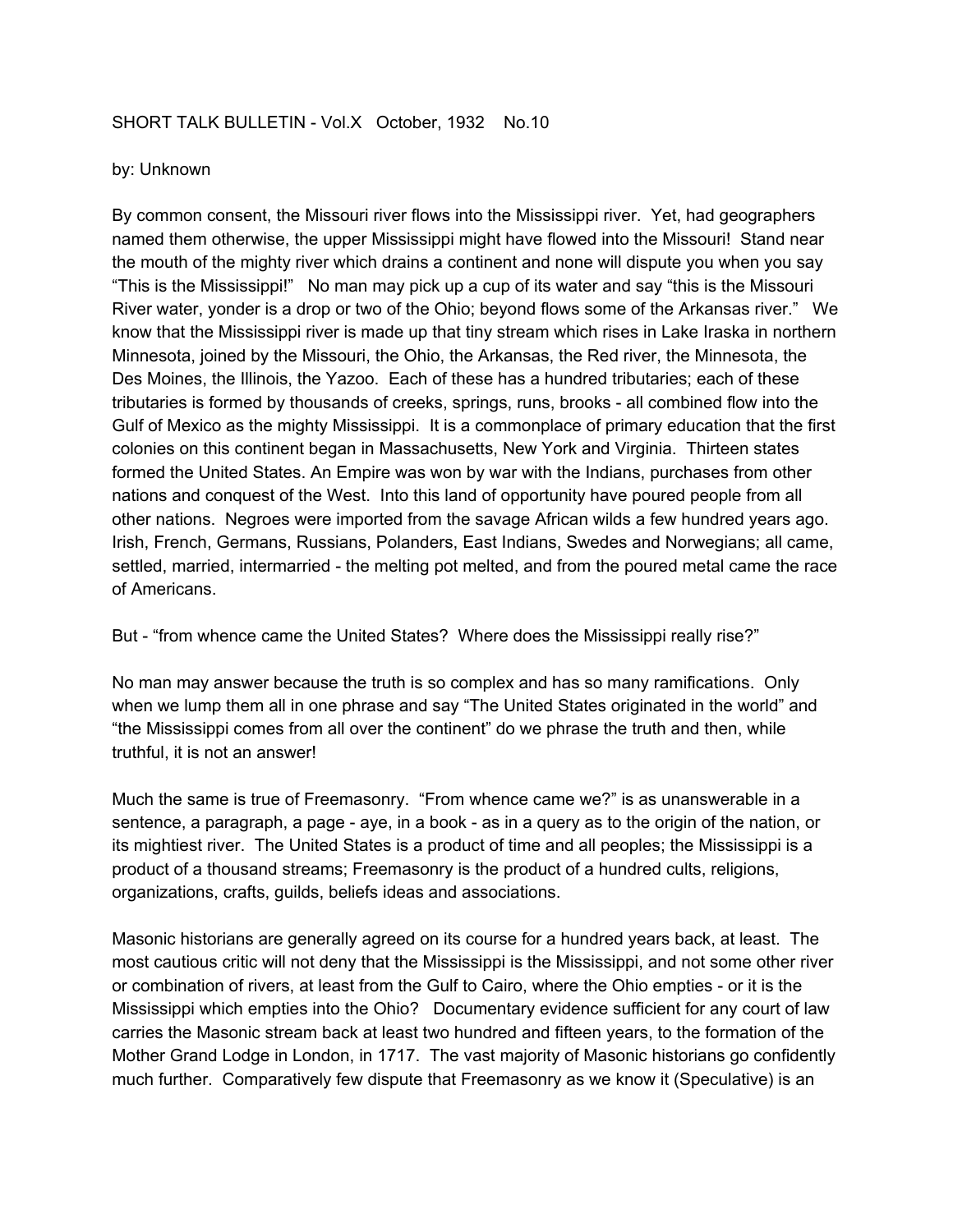outgrowth of an older Operative Masonry, composed of builders, architects, stone cutters and setters. But before them - what?

Our earliest document (Regius Poem) is dated with considerable confidence about A.D. 1390 But it is obviously a copy of an older document or documents, and speaks of a Craft evidently full grown, working and organized. From whence came it? A chorus answers "From York, England, in the year 926!" And before it can be interrupted, it speaks of the Regius Poem, the Cooke Manuscript, the labors of Hughan, Mackey and others, as evidence that the General assembly of Masons actually was held in the old city at the date set forth.

Without prejudice let us agree for the moment - but then, from whence came those ancient York Masons?

This time the answering chorus is deafening! A very learned student (A.E. Waite) offers the mystical theory - that Freemasonry is the modern repository of the "Secret Doctrine" supposed to have been preserved in many religions, in many lands, in all ages. Leader Scott and W. Ravenscroft (to mention only two) argue convincingly that the Collegia, driven from Rome, took refuge on the island of Comancina in Lake Como, there to preserve for centuries the arts and knowledge of the masons of Rome, until the world was again ready for the Master Builders. The theories that Freemasonry originated among the Kaballists, the Hermetists, the Rosicrucians, the Essenes or the Drues have many devout believers. Le Plongeon, the explorer, found evidence which satisfied him that Freemasonry in a certain form existed among the Mayas nearly twelve thousand years ago! Agree for a moment on one of these theories consider that modern Freemasonry is, indeed, a lineal descendant from the Roman Collegia, "Via" the Comacine Masters. Again we come to the question - from whence came the Roman Collegia?

Answers are not lacking! "From the Dionysian Articifers, from the Eleusinian Mysteries, from the religion of ancient Egypt" - the choice is wide and the field free. But always the searcher for truth ends with a question; no matter how far back he carries his stream of investigation; no matter how well satisfied he is that it is the Missouri which flows into the Mississippi; that Americans are direct descendants from Anglo-Saxons; always the question remains - From whence? From whence comes the first river? From whence came those who founded the nation? From whence came those who began the Eleusinian Mysteries; the progenitors of the Dionysian Articifers; where did the priests of Egypt obtain the legend of Isis and Osiris? The average brother in Lodge is apt to retort "Oh Well, these are all side issues! There must be have been some one main stem of Freemasonry. Perhaps all these other sources had something to do with it, just as water from the Red River does get into the Mississippi. But there must be some one parent, some backbone of the system, just as there is one stream which flows north and south, and which is the Mississippi, and into which all others flow." Alas, "There must have been" is not an argument! It is merely a supposition, based on everyday analogies; the tree has a trunk, and many branches; the flower has a stem, and many leaves. Therefore,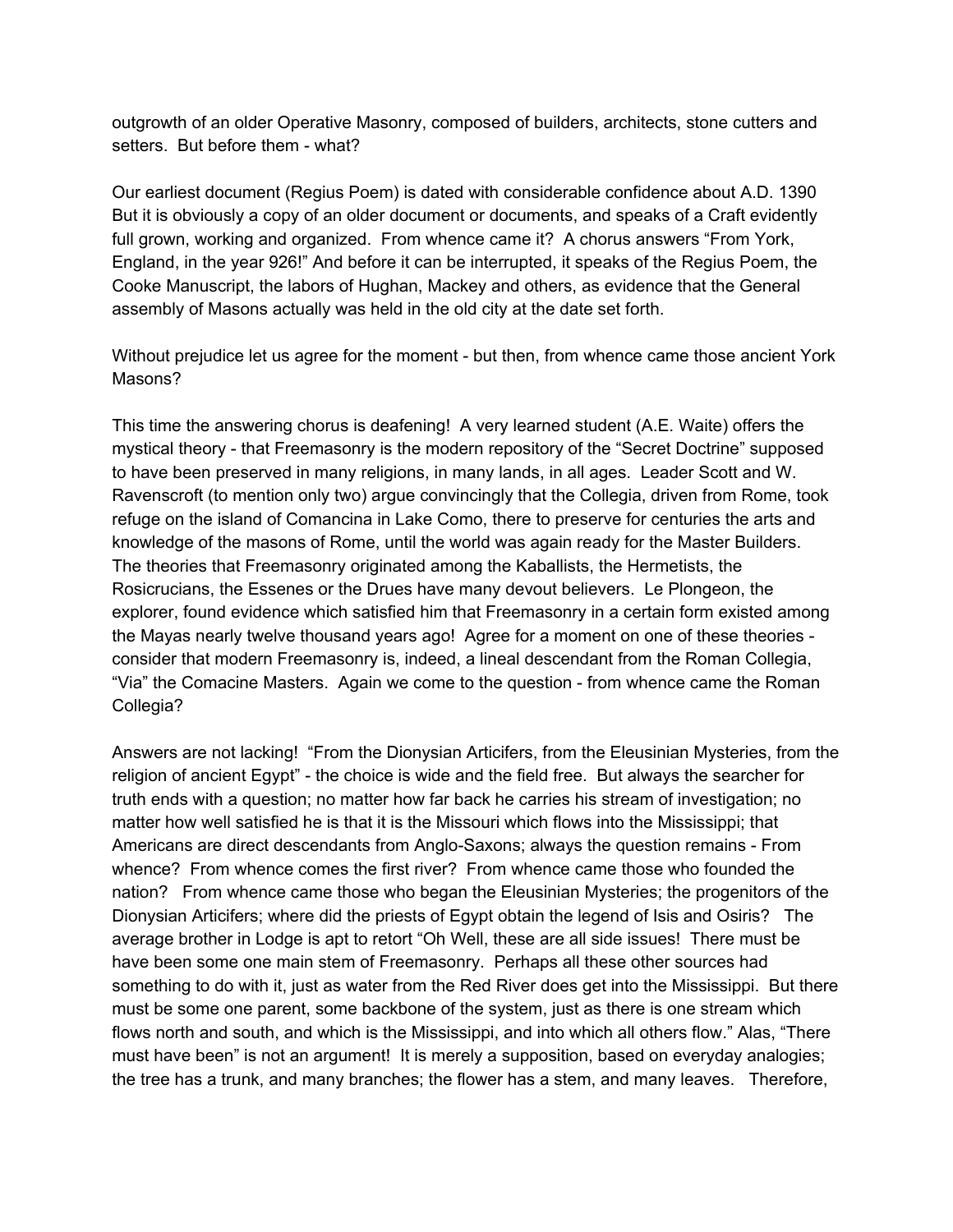Freemasonry must have had trunk, and many branches; therefore, our Order must have descended from this, or the other previous association.

It would be an intense satisfaction to many if "there must have been a main stem of Freemasonry" could be proved to be true. So far the "proof" is of so many "main stems" that the logical minded cannot admit any one to the exclusion of the others. No one can read Ravenscroft and Leader Scott - even the Comacine article in the modern edition of Mackey's encyclopedia - and not be convinced that there is "something in it." But if the Comacine theory is the real truth, we must cast aside a number of other theories, each of which has excellent arguments and some evidence to attest its verity.

Questions as to origins are the more difficult of answer, because the line of reasoning which satisfies one man leaves another critically unbelieving. One historian demands documents, written evidence, something he can hold in his hand and read with his eye. Another is content to reason by similarities of practice. Thus, circumambulation is a descendant, through many religions, rites and secret associations, from nature worship in general and fire worship in particular. Therefore, says this believer, the real origin of Freemasonry must be looked for among the fire worshippers! A third man is led (or misled) by similarities of symbols. The Chinese used the square as a moral symbol at least four thousand years ago; the "principle of acting on the square" was enunciated in the Far East long before our Golden Rule was phrased. But few, if any, contend for ancient China as the cradle of modern Freemasonry. As well believe that because we trace the point within a circle to the most ancient religion of India, therefore among the Parsees or the Brahmins are the beginnings of Freemasonry to be found. Man's early culture in all lands had certain similarities, which seem to have been inevitable. The bow and shaft was a means of making fire in many primitive tribes. No one race can claim the discovery of weaving; indeed. primitive looms in lands as widely separated as South America and Ireland show similarities of spreader and heddle, which seem impossible, except as separate inventions of the same thing by different people because of similar needs. It is reasonable to suppose that square, point and circle, triangle, circumabulation, pillars, altar, compasses, gavel (to mention only a few of the older symbols) were not the inventions or discoveries of any one people, religion, association, priesthood or Craft; but the product of needs as far flung as the ancient peoples of the earth. If, indeed, there was "one point of origin" on the earth's surface, at which the first man came into being and from whose tribe all other peoples are descended; and, if it could be proved that this one tribe had a religion in which these symbols were associated with moral teachings; then, indeed, we might with confidence answer the question "From Whence Came We?"

Needless to say, there is no such point, tribe, religion or symbol known!

It will be obvious that this paper does not attempt to answer the question which is its title, with any hard and fast dogma. Even the orthodox school does not attempt a dogma. Perhaps the most generally accepted (orthodox) belief as to the beginning of Freemasonry may be phrased somewhat as follows: the Craft is a descendant of Operative Masons. There Operatives